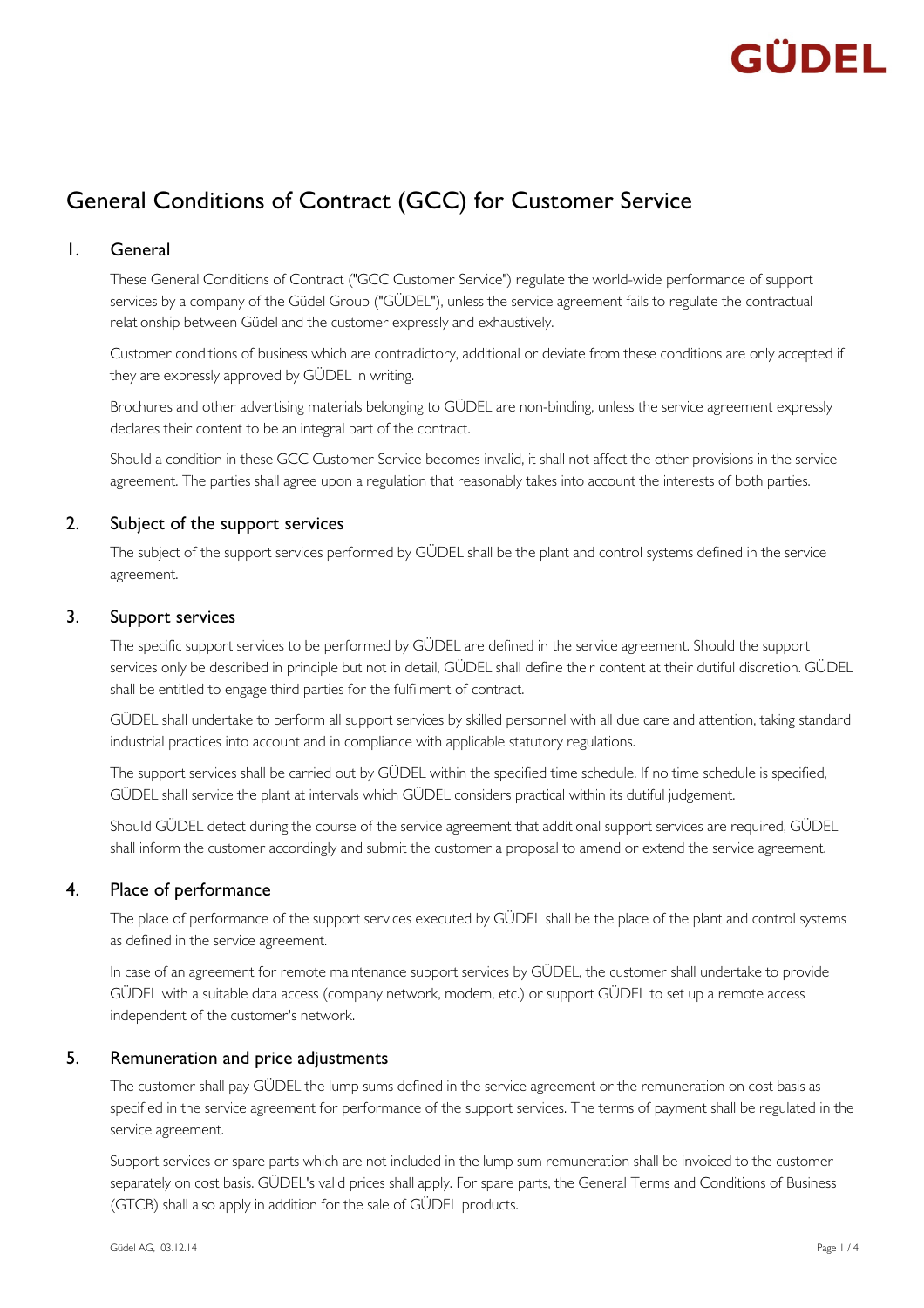

GÜDEL retains the right to index the agreed remuneration to the rate of inflation automatically and annually and to introduce a reasonable increase in remuneration to cover the cost of expanding the scope of software functions and changes to the scope of support services. GÜDEL shall inform the customer of increases to its prices in writing.

The customer may terminate the service agreement by maintaining a period of notice of termination of one month at the end of any month if he is not in agreement with the price increase.

### 6. Term of validity and termination of contract

The term of contract and the terms for notification of termination shall be dependent on the provisions in the related service agreement.

Provided the service agreement defines no other term, the agreement shall have an unlimited term and may be terminated in writing by either party subject to notification of termination of three (3) months at the end of any month.

The right to terminate for good cause shall remain unaffected.

The contract shall end automatically with the final decommissioning of the plant.

### 7. Liability

GÜDEL shall be liable for the proper fulfilment of contractual obligations contained in the service agreement.

No guarantee of plant availability shall be submitted.

GÜDEL's liability shall be limited to damages actually incurred but amounting to no more than 20% of the total annual remuneration from the service agreement.

Any further liability by GÜDEL shall be excluded, in particular liability for indirect damage, consequential damage and for consultation going beyond the support services specified in the service agreement - unless otherwise prohibited by law.

### 8. Cessation of GÜDEL's obligation to perform

GÜDEL retains the right to cease the supply of support services if

the customer fails to fulfil his normal obligations to perform due maintenance and care to the plants and control systems to be serviced according to the manufacturer's specifications;

the customer fails to heed the operating instructions of the system manufacturer or of GÜDEL;

the customer fails to fulfil his obligations to collaborate and provide information as defined in the service agreement;

the subject of the service agreement (plant and control systems) was modified, maintained or repaired by the customer or by third persons commissioned by the customer without the previous consent of GÜDEL in writing;

the safety of GÜDEL employees is not assured during the rendering of support services;

the customer changed the software defined in the service agreement or their conditions of use or operation, without the parties concluding a written supplement to the service agreement.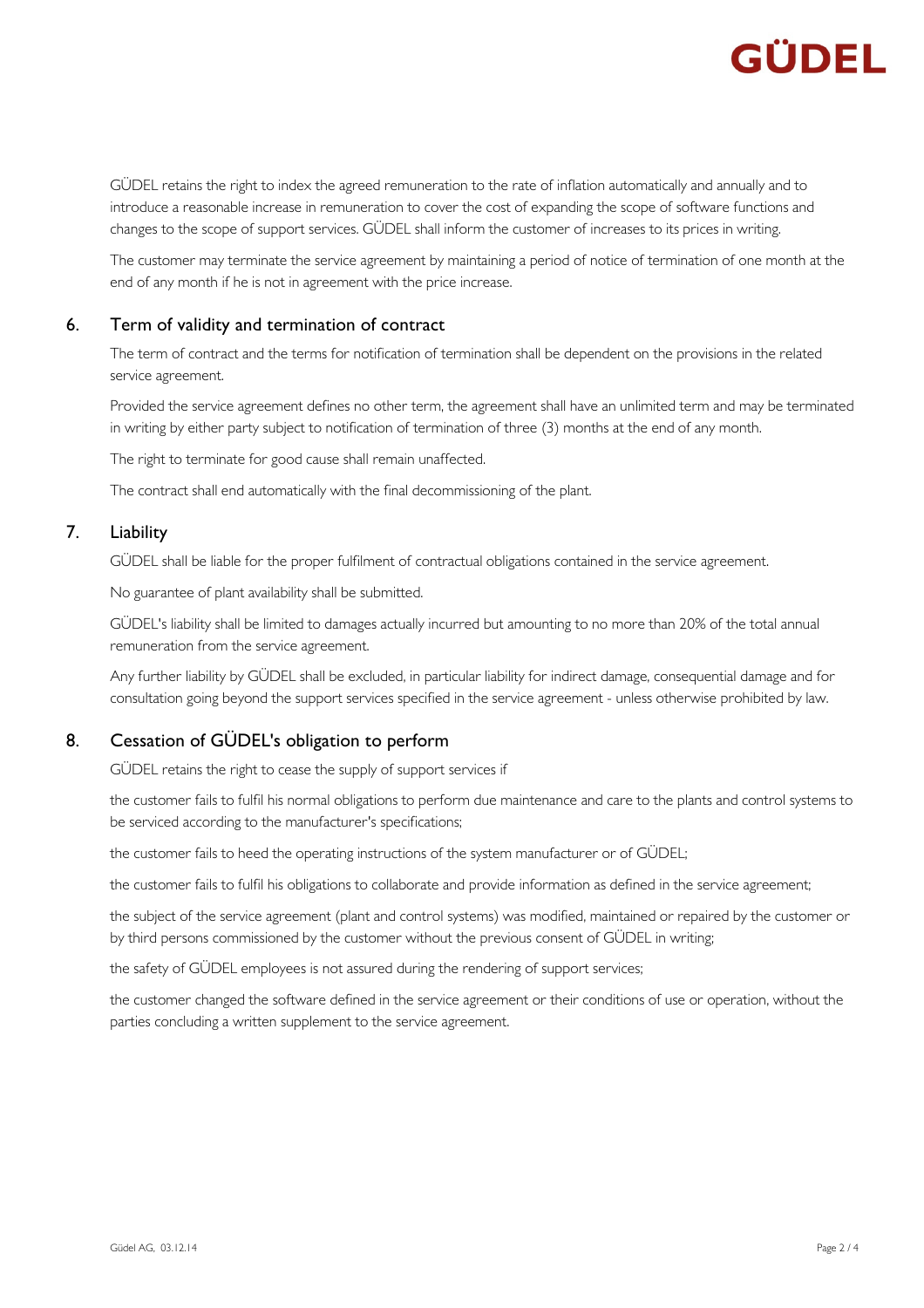# GÜDEL

### 9. Force majeure

GÜDEL is entitled to cease its contractual obligations temporarily should performance be rendered impossible or unreasonably onerous as a result of the following circumstances: industrial disputes and all circumstances beyond the control of the parties such as fire, volcanic eruptions, explosions, war, general mobilisation, uprising, requisition, seizure, embargo, restrictions in power supply and defective or delayed deliveries by the customer's or Güdel's subcontractor due to any of the circumstances enumerated in this clause. The parties shall be entitled to terminate the service agreement by sending the other party written notification, if cessation of performance of the service agreement according to this clause should last longer than six months.

### 10. Customer obligation to perform maintenance and mitigate loss

The customer shall be obliged to provide care to and perform normal daily maintenance on his plant and control systems.

The customer shall undertake to heed the operating instructions of the system manufacturer and of GÜDEL at all times.

The customer shall bear sole responsibility for the management of his databases, networks and operating systems and for the regular backup and archiving of his data.

On identification of an accident risk or a damage event, the customer shall take all the necessary measures to minimise the damage.

GÜDEL shall inform the customer of any identified danger and need to shut down the plant within a reasonable period of time. If the customer fails to carry out GÜDEL's recommendation, the former shall bear the operational risk, thereby fully discharging GÜDEL from any responsibility.

# 11. Customer's obligations to collaborate and provide information

So that GÜDEL can fulfil his obligations in accordance with the service agreement, it is imperative that the customer collaborates with GÜDEL and provides him with onsite support (resources and consumables, power, water, compressed air, protective devices, operating personnel, etc.) and the information and data which have or could have a significant influence on the support services to be performed by GÜDEL. The customer shall report immediately any exceptional events and incidents (e.g. unusual noises, extreme signs of wear and tear, deformations or damage) in the plant.

The customer shall keep a plant log which shall contain all faults (date, symptom, downtime), particular findings and incidents. The customer shall supply GÜDEL with the plant log and logs from system printers upon first request.

GÜDEL shall assure the continuation of plant related documentation as specified in the service agreement and shall keep a copy of the plant related documentation.

The customer shall undertake to provide GÜDEL with unhindered access at the agreed times to the plant parts to be maintained during the term of the service agreement at the agreed times. Shutdown dates shall be co-ordinated with the customer in advance.

The customer shall ensure that GÜDEL'S support services do not take place under dangerous conditions or conditions harmful to health and he shall take all the necessary measures to protect GÜDEL's personnel from safety and health risks. The customer shall inform GÜDEL's personnel of all the safety regulations applicable at the point of maintenance before the start of work.

For work which takes place outside of normal operating times or in hazardous zones, two (2) persons shall always be present. If only one GÜDEL representative is present, the customer shall deploy a second person. Otherwise GÜDEL shall deploy the second person and shall invoice the customer at GÜDEL's applicable rates.